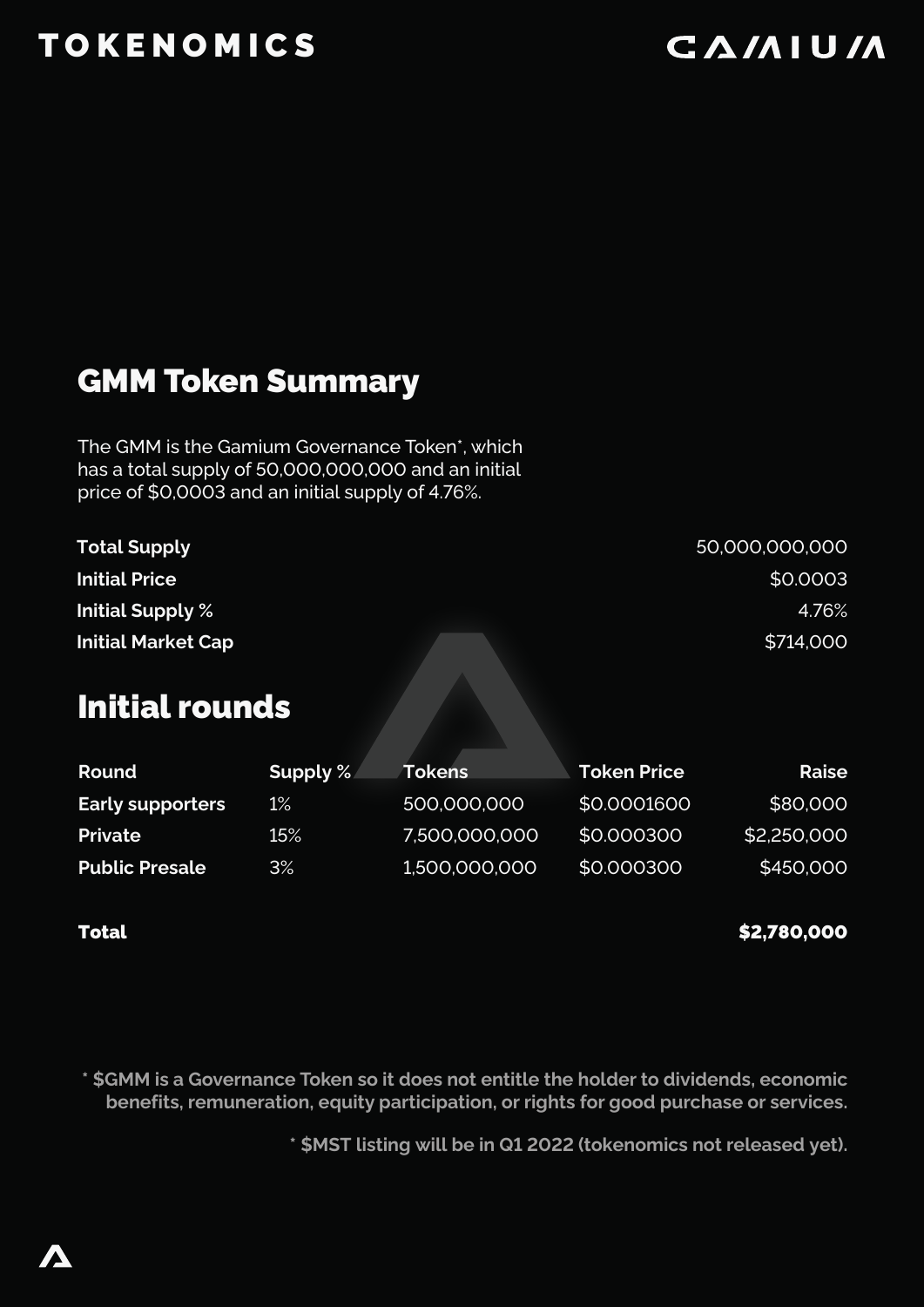# **TOKENOMICS**

# **CAMIUM**

## Token distribution

| <b>Token Distribution</b> | Supply % | <b>Tokens</b>  |
|---------------------------|----------|----------------|
| Airdrop                   | 1%       | 500,000,000    |
| <b>Early supporters</b>   | 1%       | 500,000,000    |
| <b>Private</b>            | 15%      | 7,500,000,000  |
| <b>Public Presale</b>     | 3%       | 1,500,000,000  |
| Community                 | 2%       | 1,000,000,000  |
| <b>Advisors</b>           | 6%       | 3,000,000,000  |
| <b>Staking</b>            | 7%       | 3,500,000,000  |
| Liquidity                 | 1%       | 500,000,000    |
| <b>Treasury</b>           | 25%      | 12,500,000,000 |
| <b>Marketing</b>          | 18%      | 9,000,000,000  |
| Team                      | 18%      | 9,000,000,000  |
| <b>Exchanges reserve</b>  | 3%       | 1,500,000,000  |